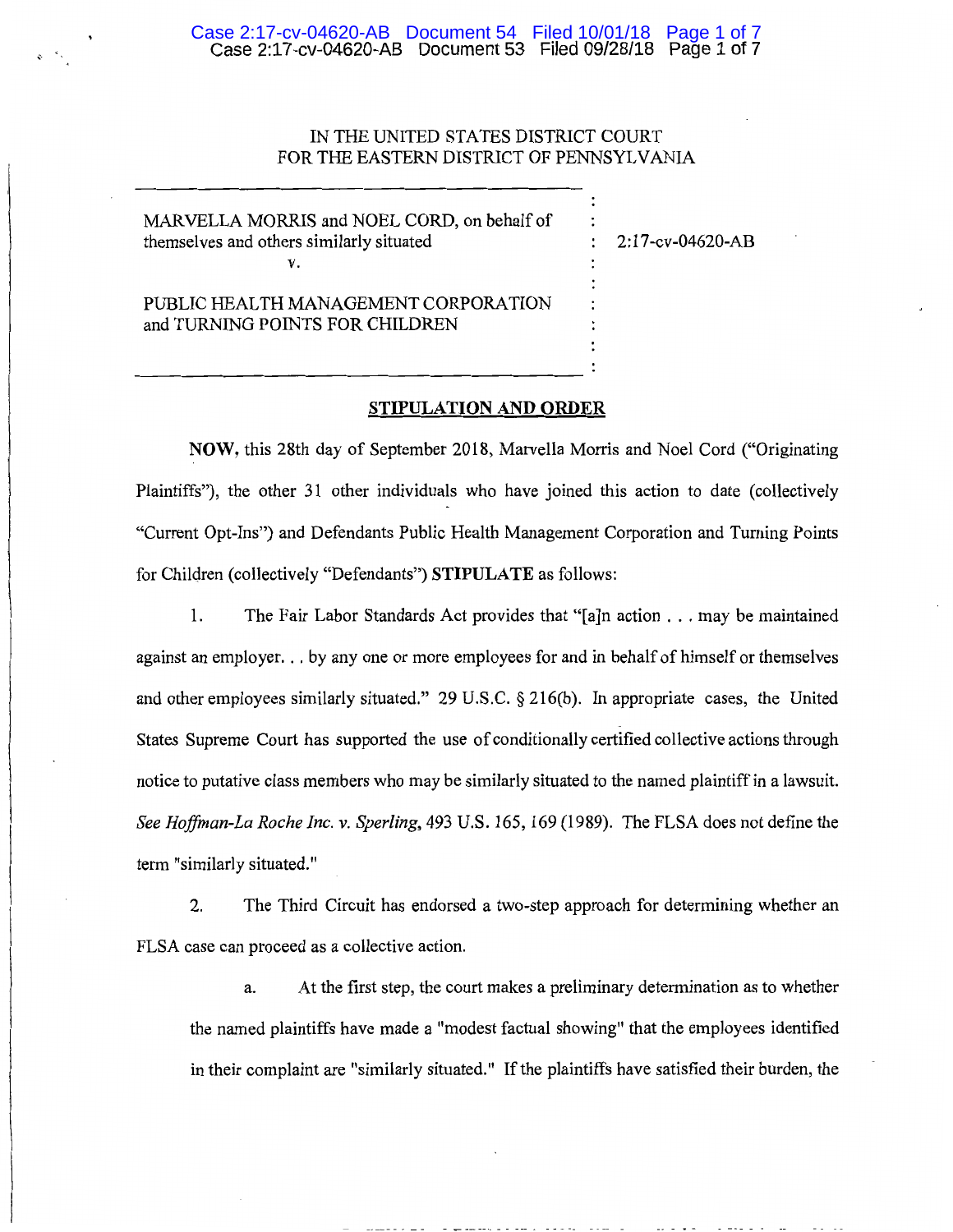#### Case 2:17-cv-04620-AB Document 53 Filed 09/28/18 Page 2 of 7 Case 2:17-cv-04620-AB Document 54 Filed 10/01/18 Page 2 of 7

court will "conditionally certify" the collective action for the purpose of facilitating notice to potential opt-in plaintiffs and conducting pre-trial discovery. Those individuals may then "consent in writing" to become a "party plaintiff" in the action by filing their consent with the Court. 29 U.S.C. §216(b).

b. At the second step, with the benefit of discovery, the court then makes a conclusive determination as to whether each Plaintiff who has opted in to the collective action is in fact similarly situated to the named plaintiffs, considering such factors as disparate factual and employment settings, defenses available to the defendant which may be individualized, fairness and procedural considerations.

*See Camesi v. Univ. of Pittsburgh Med Ctr.,* 729 F.3d 239, 243 (3d Cir. 2013).

3. To avoid the expense associated with motion practice on the "first step" conditional certification, the Parties have reached the following agreement:

a. The Parties agree to "first step" conditional certification of all individuals employed as Case Managers or Outcome Specialists in Community Umbrella Agency (CUA) 3, 5, 9 or 10 during any time since January 12,2016. Notice will be issued to these individuals (other than Originating Plaintiffs and Current Opt-Ins), who are referred to as "Putative Collective Members." Any Putative Collective Members who join the action by the deadline specified in the Notice are referred to as "Future Opt-Ins."

b. The limitations period applicable to the Fair Labor Standards Act ("FLSA") claims of Originating Plaintiffs and any Current Opt-Ins who joined the action prior to December 11, 2017 will run backwards two years from the date on which he/she joined the action. The limitations period applicable to the FLSA claims of all other Current and Future Opt-Ins will run backwards 1063 days from the date on which they opt in.

2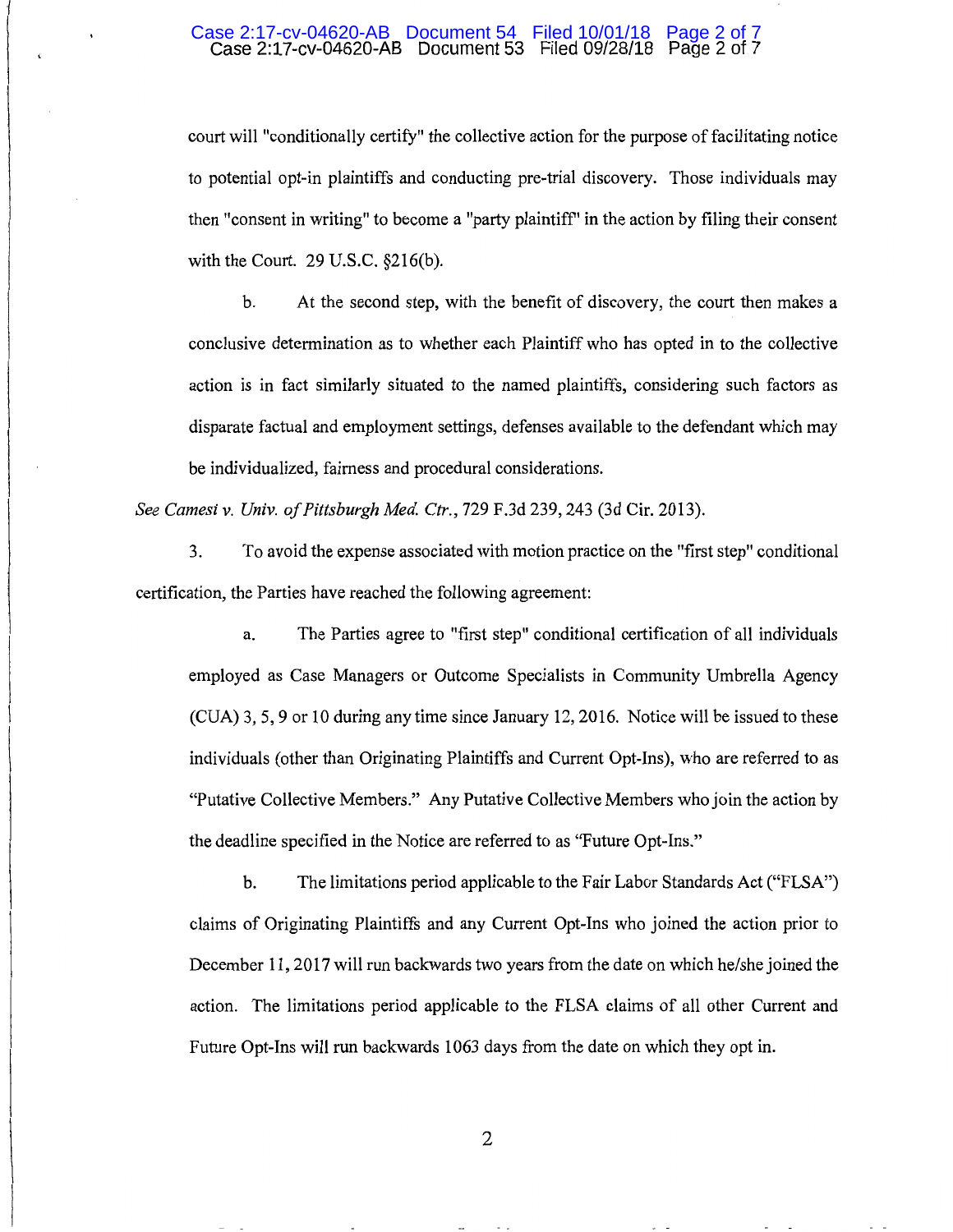#### Case 2:17-cv-04620-AB Document 53 Filed 09/28/18 Page 3 of 7 Case 2:17-cv-04620-AB Document 54 Filed 10/01/18 Page 3 of 7

4. As to the second step of conditional certification, Defendants reserve their right to move to decertify the collective or otherwise argue that collective litigation is wholly or partially inappropriate, including because the Future Opt-Ins are not "similarly situated" with respect to the claims they assert.

5. Originating Plaintiffs will not pursue their Pennsylvania Minimum Wage Act ("PMWA") claim as a class action claim under Federal Rule of Civil Procedure 23. However, Originating Plaintiffs, Current Opt-Ins, and Future Opt-Ins will continue to assert PMWA claims, and the limitations period applicable to such PMWA claims is tolled as of October 17, 2017.

6. Within 15 calendar days of the Court's entry of this Order, Defendants' counsel will email to a mutually agreed upon claims administrator an Excel spreadsheet containing the name and last known mailing address of each Putative Collective Member.

7. Within 30 calendar days of the Court's entry of this Order, the claims administrator will mail to all Putative Collective Members finalized copies of the attached "Notice of Collective Action Lawsuit" form, "Consent to Join" form ("Consent Form"), and a postage-paid return envelope (together the "Notice Package"). Defendants will pay for the cost of the claims administrator. If any Notice Package is returned as undeliverable, the claims administrator will make all reasonable efforts to update the address information and re-send the Notice Package.

8. In order to participate in this action, a Putative Collective Member must complete his/her Consent Form and return it in an envelope postmarked on or before the deadline indicated in the Notice Package, which will be set at 45 calendar days after the initial mailing date.

9. The claims administrator will forward to counsel for both Parties completed Consent Forms within 3 business days of receipt, and Plaintiffs' counsel shall file same with the Court.

3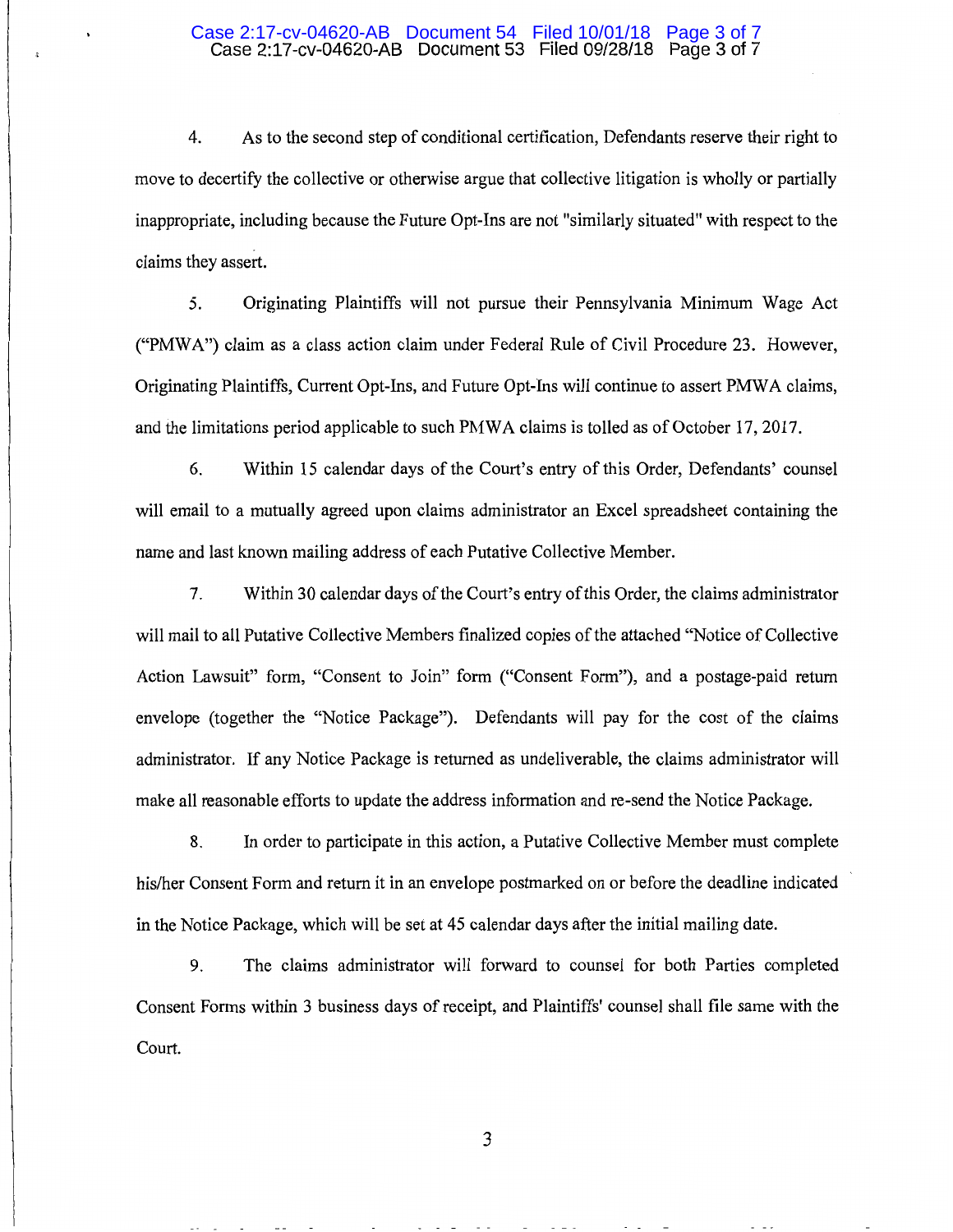#### Case 2:17-cv-04620-AB Document 53 Filed 09/28/18- Page 4 of 7 Case 2:17-cv-04620-AB Document 54 Filed 10/01/18 Page 4 of 7

10. Within 90 calendar days of the Court's entry of this Order, the parties will provide the Court with a proposed schedule for the remainder of this litigation.

11. Discovery is STAYED pending the completion of the above-described notice and opt-in process.

FOR PLAINTIFFS:

*Is/* Peter Winebrake Peter Winebrake, Esq. Winebrake & Santillo, LLC 715 Twining Road, Suite 211 Dresher, PA 19025 (215) 884-2491 pwinebrake@winebrakelaw.com

## FOR DEFENDANTS:

*Is/* Martha Keon Martha Keon, Esq. Richard Harris, Esq. Littler Mendelson, P.C. 1601 Cherry Street, Suite 1400 Philadelphia, PA 19102 267-402-3050 Telephone mkeon@littler.com rharris@littler .com

SO ORDERED:

Dated:  $\frac{1}{2}$  /0 /1 /18

uta B Eros

Hon. Anita Brody, J.

Copies VIA ECF 10/1/18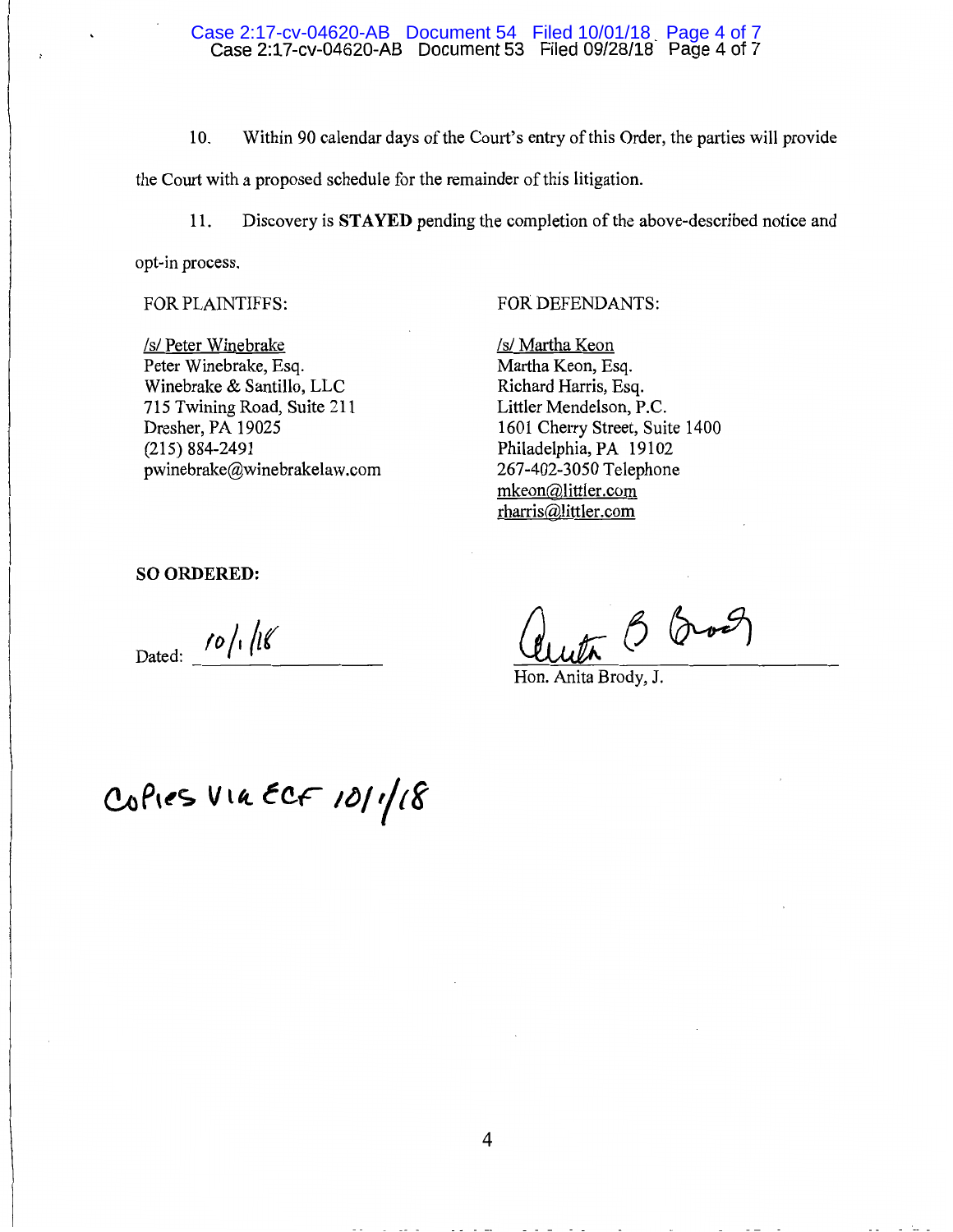#### Case 2:17-cv-04620-AB Document 53 Filed 09/28/18 Page 5 of 7 Case 2:17-cv-04620-AB Document 54 Filed 10/01/18 Page 5 of 7

*[insert date]* 

### NOTICE OF COLLECTIVE ACTION LAWSUIT

*Morris, et al. v. Public Health Management Corporation and Turning Points for Children 2:17-cv-04620-AB*  United States District Court, Eastern District of Pennsylvania

### TO: *[INSERT NAME]*

### PLEASE READ THIS NOTICE CAREFULLY

#### INTRODUCTION

This Notice informs you of a collective action lawsuit against Turning Points for Children (TPC) and Public Health Management Corporation (PHMC) seeking unpaid overtime wages under federal and Pennsylvania law on behalf of salaried Case Managers and Outcome Specialists employed in CUAs 3, 5, 9, and 10. You have a right to participate in the lawsuit.

## DESCRIPTION OF THE LAWSUIT

In October 2017, a Case Manager named Marvella Morris and a former Outcome Specialist named Noel Cord (together "Plaintiffs") started this lawsuit against TPC and PHMC. Since then, additional individuals have joined the lawsuit. The lawsuit is proceeding in the United States District Court in Philadelphia, PA and is assigned to Judge Anita Brody.

The lawsuit alleges that TPC and PHMC violate federal and state wage laws by failing to pay overtime compensation when Case Managers and Outcome Specialists work over 40 hours in a week. The lawsuit seeks the recovery of unpaid overtime wages, liquidated damages, attorney's fees and costs.

TPC and PHMC deny the allegations, and maintain that under governing law, Case Managers and Outcome Specialists are properly classified as "exempt" professionals who are not eligible for overtime pay.

The lawsuit is in its early stages. The Federal Court has not decided who will win.

Individuals employed during any time after January 12, 2016 as Case Managers or Outcome Specialists in CUAs 3, 5, 9, or 10 are eligible to join the lawsuit. According to TPC's records, you were employed as a Case Manager or Outcome Specialist during this period.

#### HOW TO JOIN THE LAWSUIT

You can join the lawsuit by completing the enclosed "Consent to Join" form and returning it in the enclosed envelope to the [claims administrator]:

#### [CLAIMS ADMINISTRATOR]

Your return envelope must be postmarked by *[insert date].* If you fail to meet this deadline, you will not be allowed to participate in the lawsuit.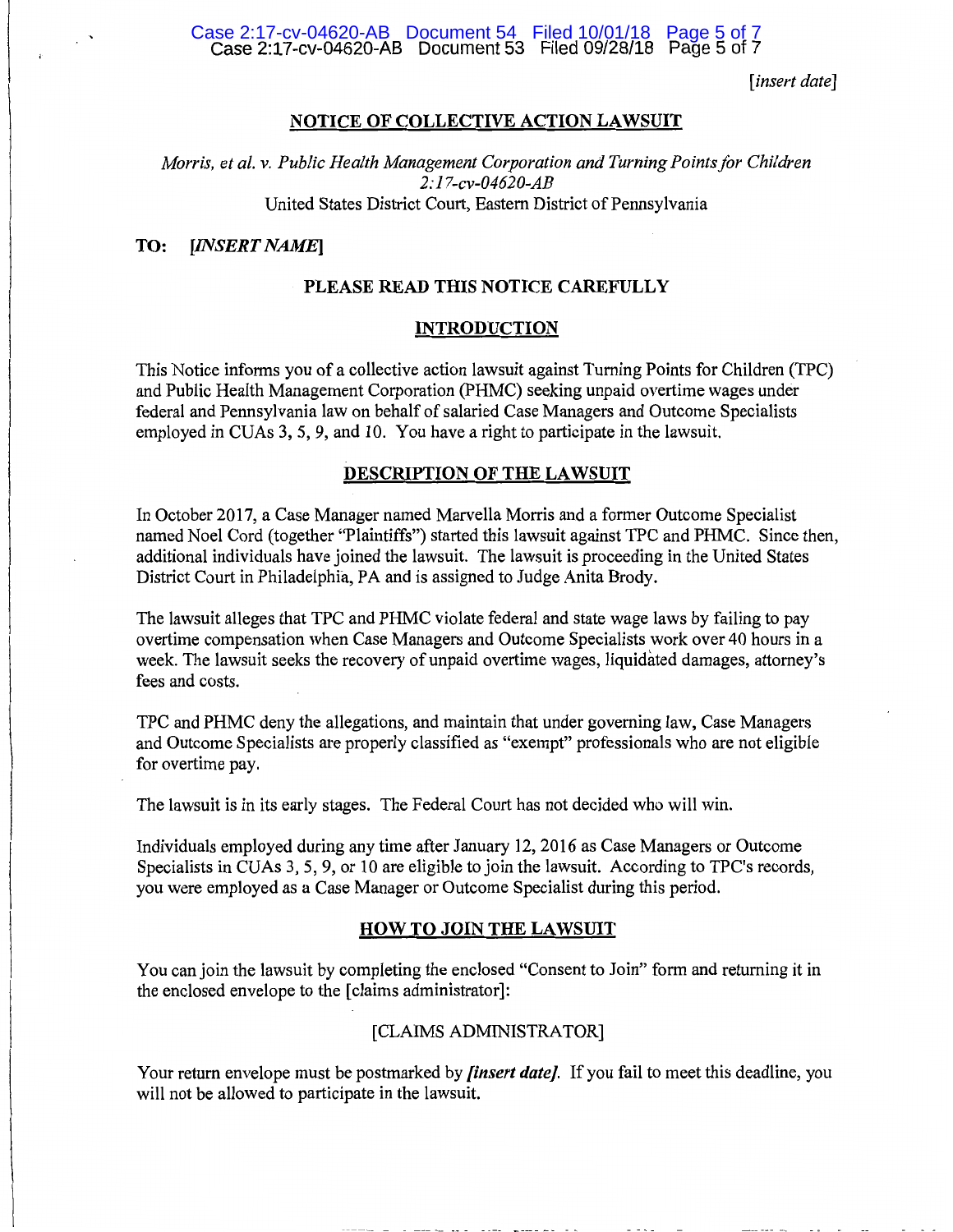#### Case 2:17-cv-04620-AB Document 53 Filed 09/28/18 Page 6 of 7 Case 2:17-cv-04620-AB Document 54 Filed 10/01/18 Page 6 of 7

# EFFECT OF JOINING THE LAWSUIT

If you join the lawsuit, you will be bound by the judgment of the Federal Court on all issues, including the reasonableness of any settlement. If Plaintiffs win, individuals who join the lawsuit may be eligible for a money payment. If PHMC and TPC win, individuals who join the lawsuit will be entitled to nothing.

If you join the lawsuit, you may be required to participate in the "discovery" process by, for example, gathering and producing documents, answering some written questions under oath, and, possibly, sitting for a deposition. The law firm described below will represent you throughout the lawsuit.

### RETALIATION PROHIBITED

If you join the lawsuit, federal law prohibits TPC or PHMC from retaliating against you as a result of your participation.

## EFFECT OF NOT JOINING THE LAWSUIT

If you do not join the lawsuit, you will not be affected by any judgment or settlement resulting from the lawsuit, whether it is favorable or unfavorable.

## YOUR LEGAL REPRESENTATION IF YOU JOIN

If you join the lawsuit, you will be represented by Winebrake & Santillo, LLC, 715 Twining Road, Suite 211, Dresher, PA 19025 (unless and until you retain your own lawyer who enters his or her appearance in the lawsuit on your behalf). The firm's website is www.winebrakelaw.com, and its phone number is (215) 884-2491.

You are not required to pay any fees to this law firm. The firm has taken this case on a "contingency" basis. If the lawsuit is unsuccessful, the firm will receive nothing. If the lawsuit results in a recovery, the firm will ask the Judge to award legal fees separate and apart from your individual recovery.

Please call the above law firm if you have any questions or desire any additional information about the lawsuit.

# THIS NOTICE HAS BEEN AUTHORIZED BY UNITED STATES DISTRICT JUDGE ANITA BRODY. THE COURT HAS TAKEN NO POSITION REGARDING THE LAWSUIT'S MERITS.